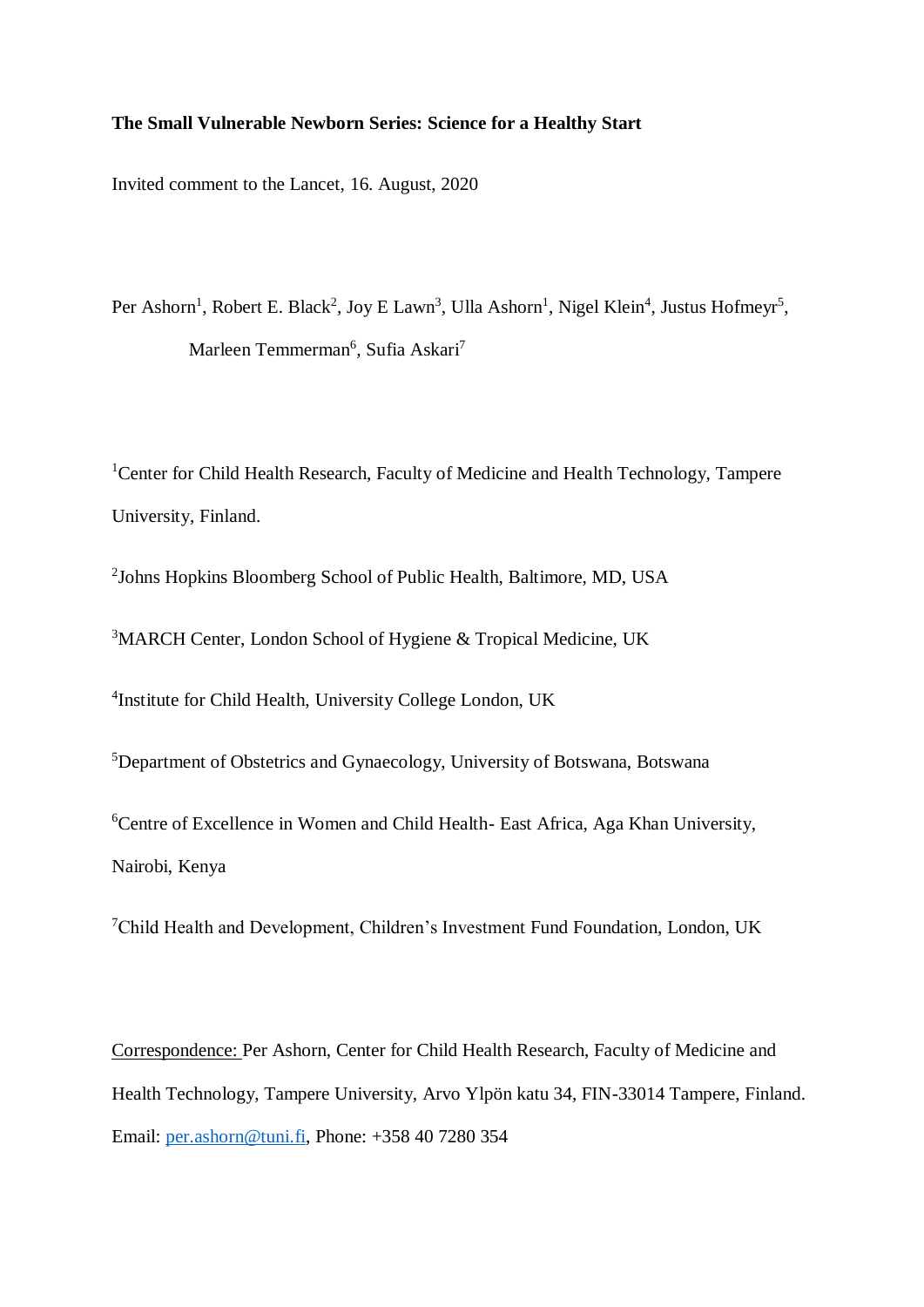## **Main text (789 words + 1 figure + figure legend)**

We welcome The Lancet  $2020$  Campaign<sup>1</sup> on child and adolescent health which calls for a renewed focus on children. With less than a decade remaining to achieve the United Nations Sustainable Development Goals, this is a timely reminder about an unfinished agenda, reiterating the centrality of child survival and wellbeing in global development. The covid-19 pandemic further highlights the need for increased attention to children. Although the disease itself is usually mild in children, health service disruptions and other indirect effects are likely to hit pregnant women, children and other vulnerable individuals hardest.<sup>2</sup> The current pandemic is still young, but there is ample evidence of this phenomenon already, e.g. as in the reduced proportion of institutional deliveries and increased stillbirth and neonatal mortality rates in some Asian and European populations.<sup>3,4</sup>

Although mortality rates for children under the age of five years have declined markedly in the past 30 years, more than five million children still die annually. <sup>5</sup> Almost half of these deaths now take place in the first month of life, reflecting the fact that progress in reducing neonatal mortality has been much slower than that for older children. Some countries, especially in sub Saharan Africa, have experienced increasing numbers of neonatal deaths over the last decade. Less visible, but as important, are an estimated 2.6 million third trimester stillbirths each year. <sup>6</sup> An estimated 20 million babies are born annually with low birth weight  $(\leq 2500 \text{ g})^7$ , 15 million preterm<sup>8</sup>, and 23 million small-for gestational age (SGA). 9 In addition to increased mortality, these children have a higher risk of chronic health problems throughout childhood, adolescence and adulthood<sup>10</sup>, resulting in loss of human capital, and ill health even for the next generation. Given these statistics, there is a compelling need for added investment in fetal and newborn health.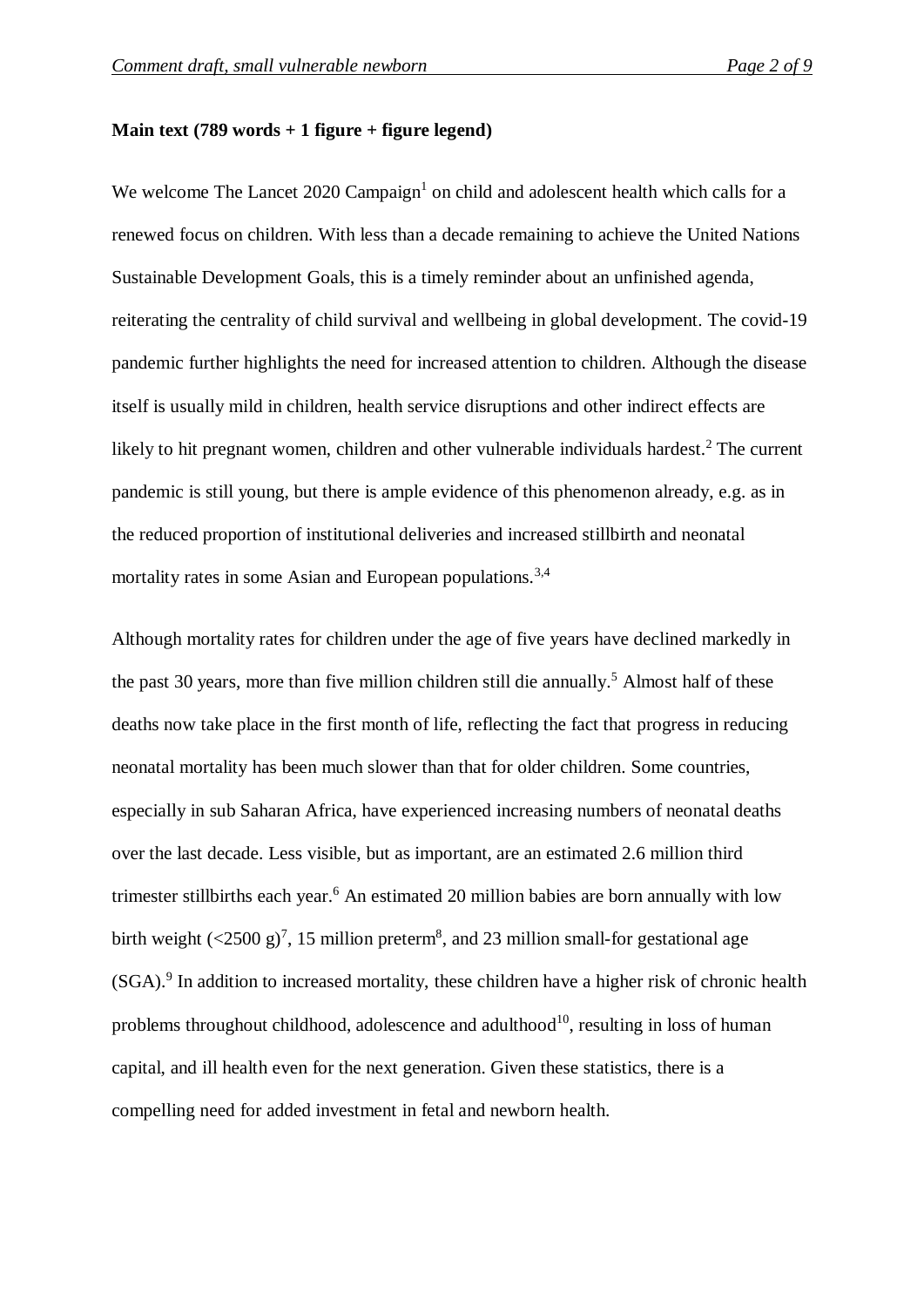Successful public health interventions are typically based on identifying the most vulnerable, delivering preventive and curative interventions, and monitoring progress. For fetal and newborn health, unfortunately, there are major knowledge and action gaps in all these domains. The oldest and best-known indicator of newborn vulnerability is low birth weight (LBW), but this simple definition of <2500 grams fails to distinguish the two main pathological processes that reduce newborn size, i.e. preterm birth ("born too soon") and fetal growth restriction ("grown too slow"). Importantly, the LBW definition excludes babies with a higher birth weight (>2500 grams) who are preterm or small-for-gestational age (SGA) and still have increased vulnerability to mortality and morbidity. Although national-level estimates have been published over the last decade for the prevalence of LBW<sup>7</sup>, preterm birth<sup>8</sup>, and  $SGA<sup>9</sup>$ , there are no unified estimates that assess these conditions together. Many environmental, maternal, and fetal risk factors have been associated with preterm birth $11$  or fetal growth restriction<sup>12</sup>, but lack of clarity on the measurement of exposures and outcomes, as well as limited evidence regarding causal pathways impede implementation of effective interventions. Silo-ed approaches have also been a challenge, such as simplistically considering LBW to be related to maternal nutrition, or preterm birth to be only an obstetric issue.

To support the Lancet 2020 campaign on child and adolescent health, and link to other important initiatives, we and an international consortium of scientists, practitioners and policymakers are working on a new Lancet series, focused on the "Small Vulnerable Newborn". The purpose of our consortium is to accelerate progress towards ending preventable stillbirths and neonatal mortality and reaching national and global targets for child health. Through clarification of the terminology and summarizing the current knowledge on small vulnerable newborns, we aim to provide a scientific basis for action and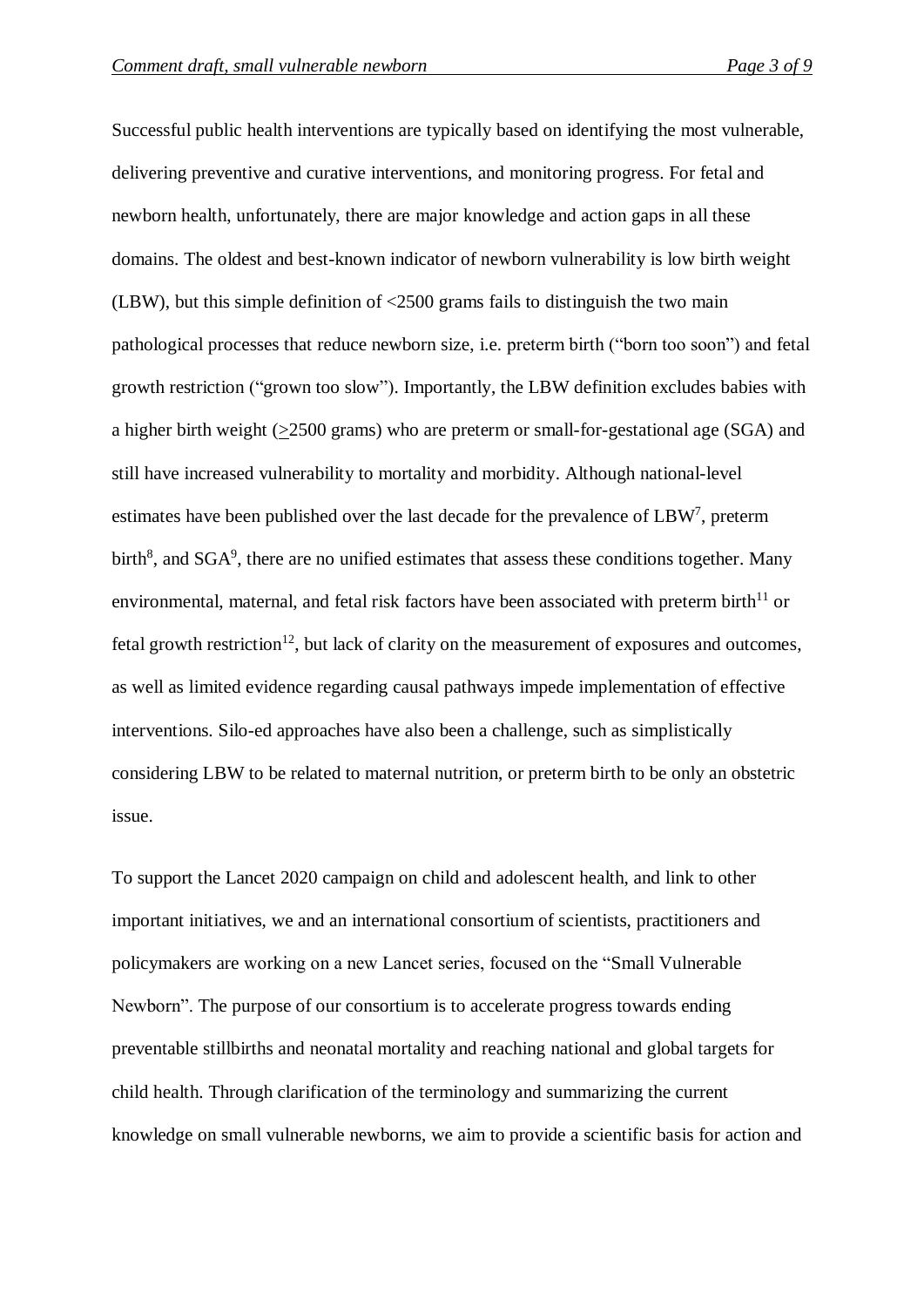demand for national and global commitments to the provision of a healthy start to life for every baby.

The planned article series will describe the different small vulnerable newborn phenotypes (Figure 1), provide updated estimates for their individual and combined epidemiology, and holistically characterize biological pathways from known risk factors to fetal growth restriction or preterm birth. The articles will also summarise adverse outcomes associated with newborn vulnerability and provide an overview of effective interventions, their recommended delivery through antenatal contacts and their financial feasibility and estimated impact on infant mortality. All analyses will take into account prior and emerging evidence, such as the recent suggestion that covid-19- associated societal lock-down might reduce the prevalence of preterm birth.<sup>13</sup> For the epidemiological update, we are seeking participation for collaborative analysis of data sets from various sources. Interested investigators and national authorities can find further information on

[https://lshtm.onlinesurveys.ac.uk/vulnerablenewborndata.](https://lshtm.onlinesurveys.ac.uk/vulnerablenewborndata)

There is an urgent need for increased attention to maternal, fetal, and newborn health. The Lancet series focused on small vulnerable newborns will provide an evidence-based platform for inter-sectoral action and call for a broad accountability to protect this pivotal group. Every newborn deserves the chance to survive and thrive.

## **Conflict of interest statement**

The production of the Lancet series described in this comment will be funded by Children's Investment Fund Foundation (CIFF), through grants to Dr. Ashorn, Dr. Black, and Dr. Lawn.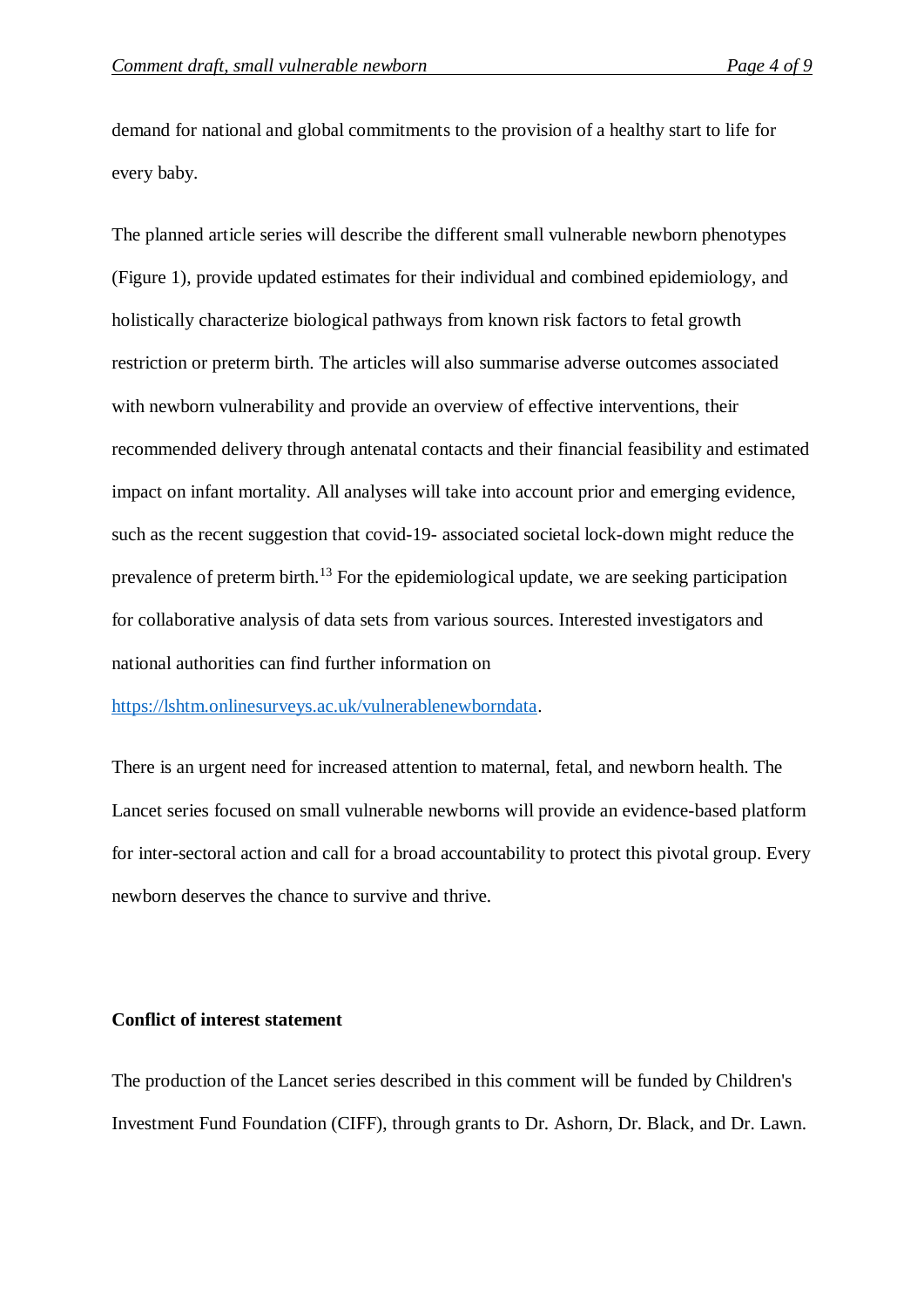Dr. Askari works as the director of child health and development at CIFF. Other authors

declare no competing interests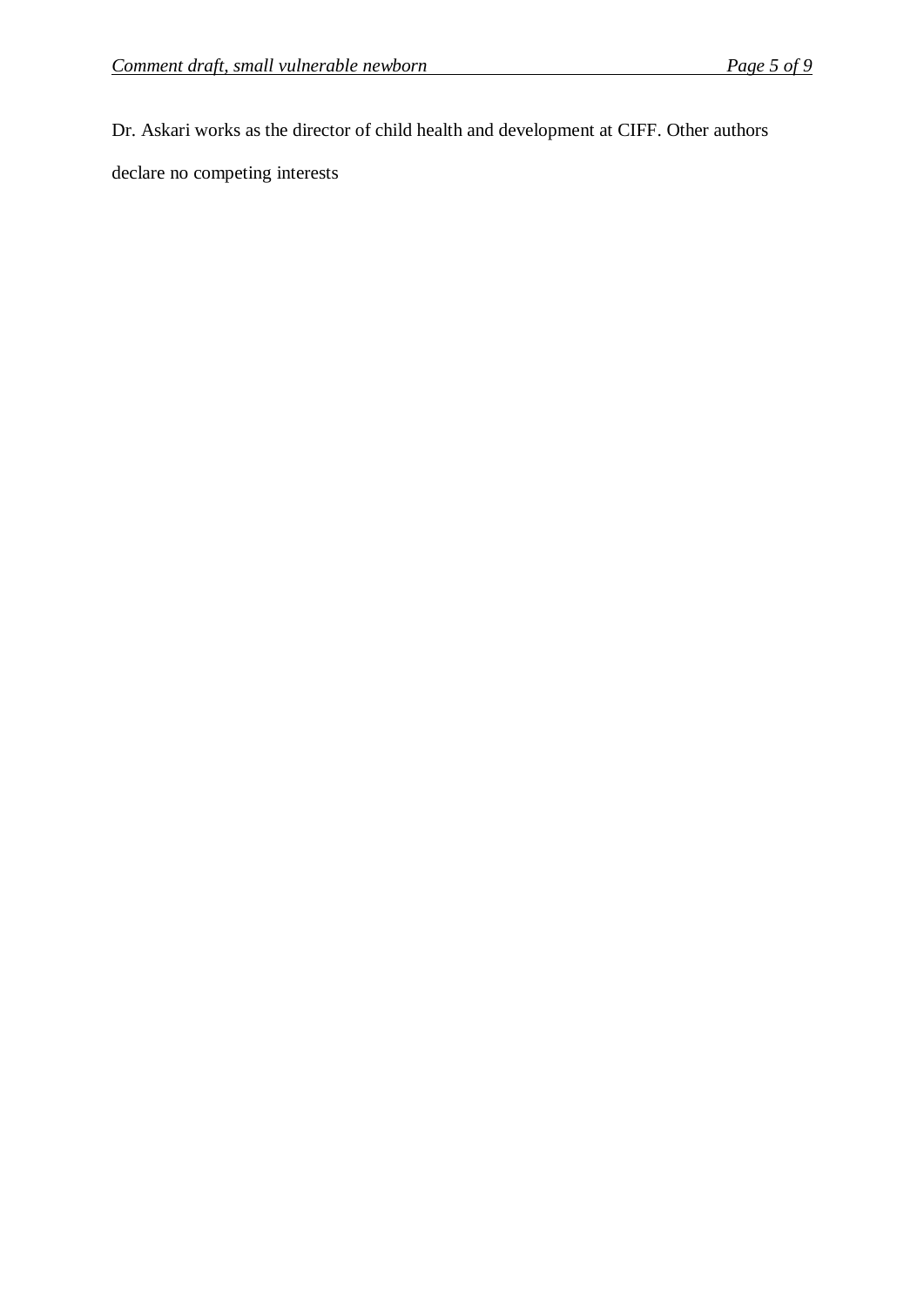## **References**

- 1. The Lancet. Join the Lancet 2020 Campaign on child and adolescent health. Lancet 2020;395:89
- 2. Roberton T, Carter ED, Chou VB, Stegmuller AR, Jackson BD, Tam Y, Sawadogo-Lewis T, Walker N. Early estimates of the indirect effects of the COVID-19 pandemic on maternal and child mortality in low-income and middle-income countries: a modelling study. Lancet Glob Health. 2020 Jul;8(7):e901-e908. doi: 10.1016/S2214- 109X(20)30229-1. Epub 2020 May 12.
- 3. KC A, Gurung R, Kinney MV, Sunny AK, Moinuddin M, Basnet O, Paudel P, Bhattarai P, Subedi K, Shrestha MP, Lawn JE, Målqvist M. Effect of the COVID-19 pandemic response on intrapartum care, stillbirth, and neonatal mortality outcomes in Nepal: a prospective observational study. Lancet Glob Health. 2020 Aug 10:S2214- 109X(20)30345-4. doi: 10.1016/S2214-109X(20)30345-4.
- 4. Khalil A, von Dadelszen P, Draycott T, Ugwumadu A, O'Brien P, Magee L. Change in the incidence of stillbirth and preterm delivery during the COVID-19 pandemic. JAMA. 2020 Jul 10. doi: 10.1001/jama.2020.12746. Online ahead of print.
- 5. United Nations Inter-agency Group for Child Mortality Estimation (UN IGME). Levels & Trends in Child Mortality: Report 2019, Estimates developed by the United Nations Inter-agency Group for Child Mortality Estimation. United Nations Children's Fund, New York, 2019.
- 6. Lawn JE, Blencowe H, Waiswa P, Amouzou A, Mathers C, Hogan D, Flenady V, Frøen JF, Qureshi ZU, Calderwood C, Shiekh S, Jassir FB, You D, McClure EM, Mathai M, Cousens S; Lancet Ending Preventable Stillbirths Series study group;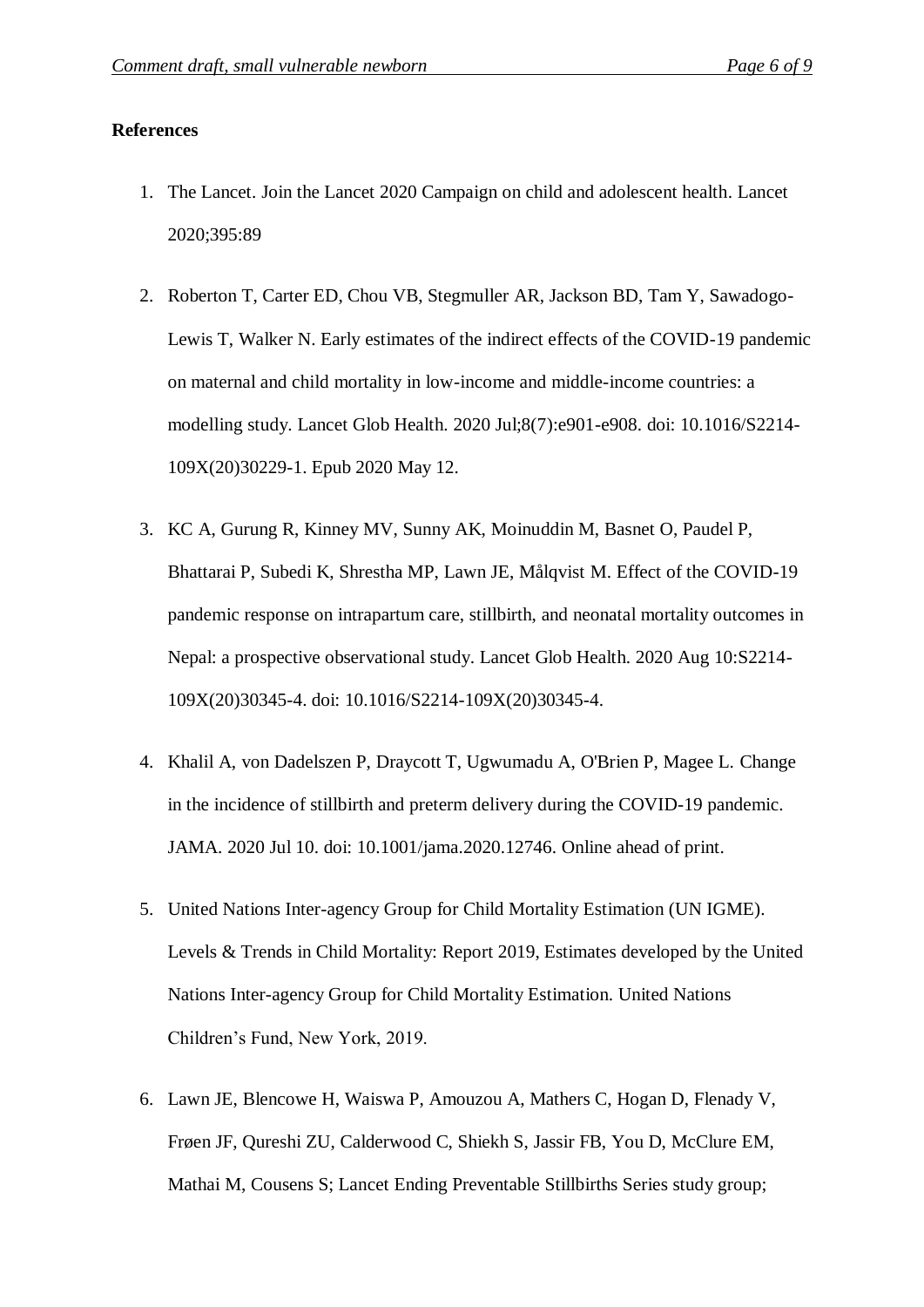Lancet Stillbirth Epidemiology investigator group. Stillbirths: rates, risk factors, and acceleration towards 2030. Lancet. 2016 Feb 6;387(10018):587-603. doi: 10.1016/S0140-6736(15)00837-5. Epub 2016 Jan 19. PMID: 26794078

- 7. Blencowe H, Krasevec J, de Onis M, Black RE, An X, Stevens GA, Borghi E, Hayashi C, Estevez D, Cegolon L, Shiekh S, Ponce Hardy V, Lawn JE, Cousens S. National, regional, and worldwide estimates of low birthweight in 2015, with trends from 2000: a systematic analysis. Lancet Glob Health. 2019 Jul;7(7):e849-e860. doi: 10.1016/S2214-109X(18)30565-5.
- 8. Blencowe H, Cousens S, Oestergaard MZ, Chou D, Moller AB, Narwal R, Adler A, Vera Garcia C, Rohde S, Say L, Lawn JE. National, regional, and worldwide estimates of preterm birth rates in the year 2010 with time trends since 1990 for selected countries: a systematic analysis and implications. Lancet. 2012 Jun 9;379(9832):2162-72. doi: 10.1016/S0140-6736(12)60820-4.
- 9. Lee AC, Kozuki N, Cousens S, Stevens GA, Blencowe H, Silveira MF, Sania A, Rosen HE, Schmiegelow C, Adair LS, Baqui AH, Barros FC, Bhutta ZA, Caulfield LE, Christian P, Clarke SE, Fawzi W, Gonzalez R, Humphrey J, Huybregts L, Kariuki S, Kolsteren P, Lusingu J, Manandhar D, Mongkolchati A, Mullany LC, Ndyomugyenyi R, Nien JK, Roberfroid D, Saville N, Terlouw DJ, Tielsch JM, Victora CG, Velaphi SC, Watson-Jones D, Willey BA, Ezzati M, Lawn JE, Black RE, Katz J; CHERG Small-for-Gestational-Age-Preterm Birth Working Group. Estimates of burden and consequences of infants born small for gestational age in low and middle income countries with INTERGROWTH-21st standard: analysis of CHERG datasets. BMJ. 2017 Aug 17;358:j3677. doi: 10.1136/bmj.j3677.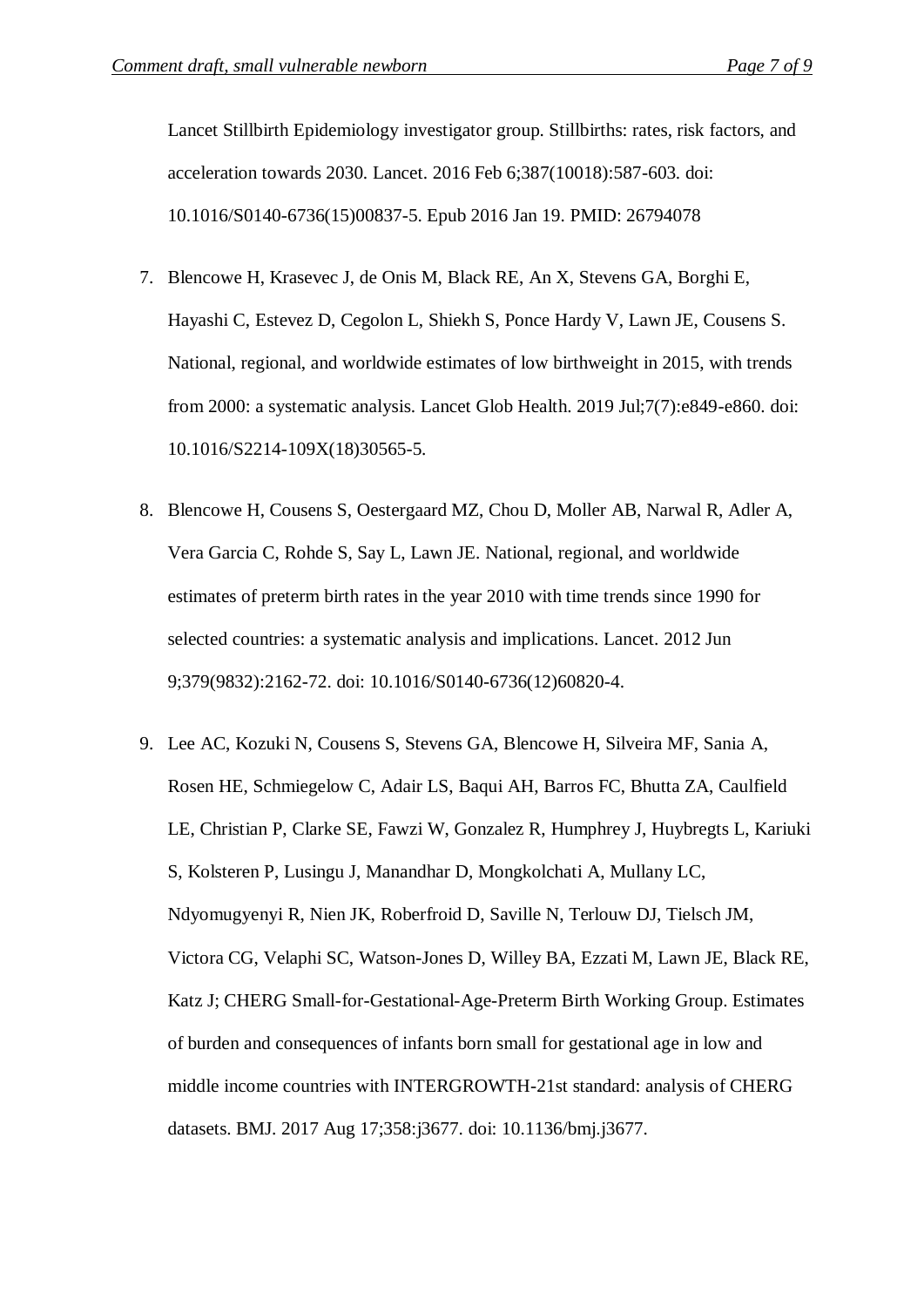10. de Mendonça ELSS, de Lima Macêna M, Bueno NB, de Oliveira ACM, Mello CS. Premature birth, low birth weight, small for gestational age and chronic noncommunicable diseases in adult life: A systematic review with meta-analysis. Early Human Development 2020;149, 105154.

<https://doi.org/10.1016/j.earlhumdev.2020.105154>

- 11. Goldenberg R Culhane JF Iams J Romero R, Epidemiology and causes of preterm birth. Lancet. 2008;371:75-84.
- 12. Bendix I, Miller SL, Elke Winterhager E. Editorial: Causes and Consequences of Intrauterine Growth Restriction. Front. Endocrinol., 15 April 2020 | <https://doi.org/10.3389/fendo.2020.00205>
- 13. Philip RK, Purtill H, Reidy E, Daly M, Imcha M, McGrath D, O'Connell NH, Dunne CP. Reduction in preterm births during the COVID-19 lockdown in Ireland: a natural experiment allowing analysis of data from the prior two decades. Non-peer reviewed medRxiv preprint, doi: [https://doi.org/10.1101/2020.06.03.20121442.](https://doi.org/10.1101/2020.06.03.20121442) Posted June 5, 2020